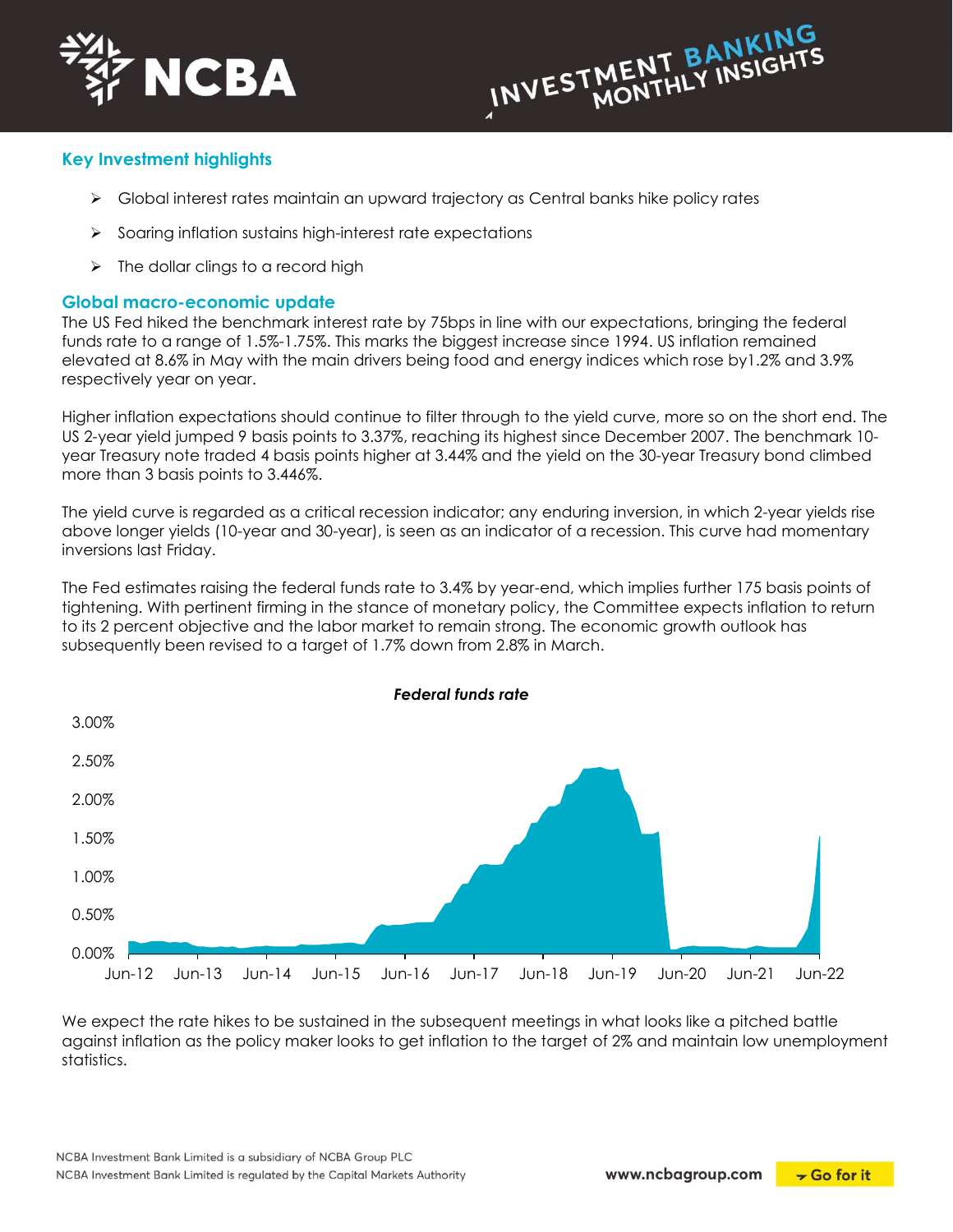



The Fed highlighted the point that many drivers of inflation are beyond the monetary policy's control. The price of oil and other commodities depends on the vagaries of the war in Ukraine and the Chinese response to Covid-19.

The market selloff has been driven at least as much by uncertainty over rates as depicted by the performance of the indices;



*Source: Bloomberg, NCBA IB Research*

The Fed isn't the only central bank to have reached a critical juncture- the Swiss National Bank raised rates for the first time in 15 years by 50 basis points.

The Bank of England raised interest rates by 25 basis points to bring the bank rate to 1.25%, its highest level in 13 years, on the back of an updated economic outlook and inflationary pressures. UK inflation soared to 9% in the period May 2021 to May 2022, a 40year high. They face the unenviable task of bringing consumer prices back under control against a backdrop of slowing growth and a major cost of living crisis.

The Bank of Japan maintained interest rates unchanged at -0.1% on its resolve to keep borrowing costs low, signaling its resolve to focus on supporting economic growth. The decision left the BOJ's stance at odds with other major central banks, which are aggressively tightening policy to curb surging inflation. This monetary policy divergence between the BOJ and other central banks has pushed the yen to 24-year lows, threatening to cool consumption by boosting already rising import costs.

On another matter: The Russo-Ukrainian war continues to disrupt supply of commodities to the rest of the world, effectively maintaining the high global oil and commodity prices. This war could yet turn everything, in either a positive or negative direction. The last few days suggest that Russia is gaining an upper hand, and a much stronger negotiating position. A settlement in which Russia gets to hold on to all of the Donbas and the West stops sending arms to Ukraine would relieve uncertainty, but it would remain very difficult for normal economic relations to resume.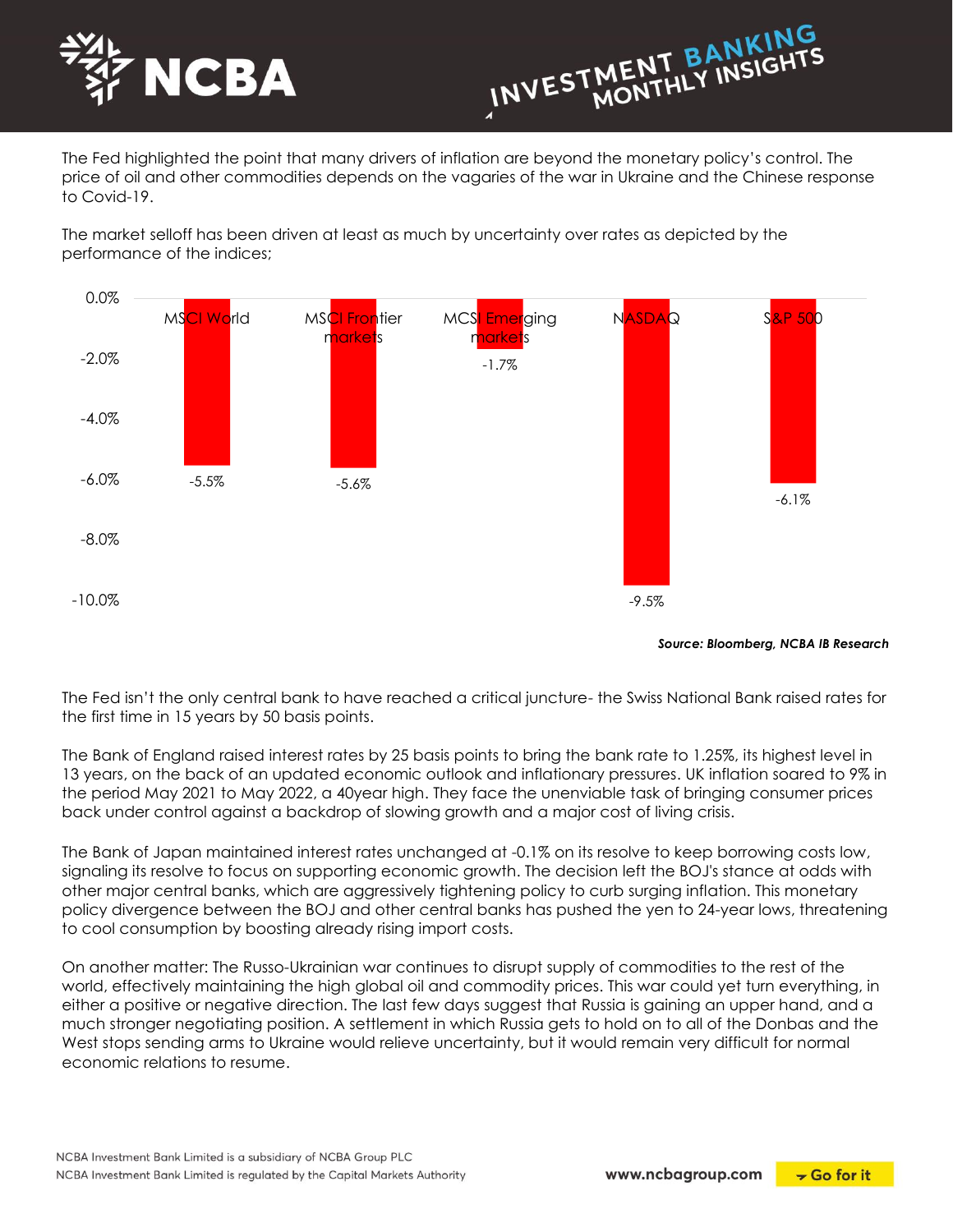



# **Soaring inflation to sustain high-interest rate expectations**

As inflation rises to record highs, policymakers have instituted measures to manage the situation in the medium term. There is consensus that in the short run, inflation will continue to be a major challenge for the remainder of 2022.

The main cause of high inflation around the globe is; surging energy and food prices exacerbated by the war in Ukraine and supply fears in agricultural commodities. The interventions have been around moderating energy costs, easing supply disruptions related to the pandemic, and normalization of monetary policy.

Locally, inflation escalated to 7.1% in May 2022, the steepest monthly rise in prices in nearly two years. Elevated food prices have been a result of increased input costs as well as climate change disruptions that have weakened production. Russia's invasion of Ukraine, and the resulting supply chain disruptions to the energy and the agricultural sectors, have made it likely that inflation will be higher and more persistent.



#### *Source: KNBS, NCBA IB Research*

#### **Monetary framework monitor**

The Central Bank Rate signals the monetary policy stance and forms the base of all monetary policy operations. The CBR is transmitted through the interest rates, exchange rates, bank credit, and other channels which include the stock market with the result being an influence on the economy by way of aggregate demand and supply as well as inflation expectations.

A study on monetary transmission data by CBK shows that a 1% increase in the CBR immediately increases the rate on the 91-day T-bill with the peak rise being recorded after 2 months with the impact lasting up to 4 months. This means that the recent hike of the CBR from 7.00% to 7.50% will impact local interest rates up to October 2022. It is also expected that holding all factors constant, will have an impact on lowering the inflation rate within 2 months.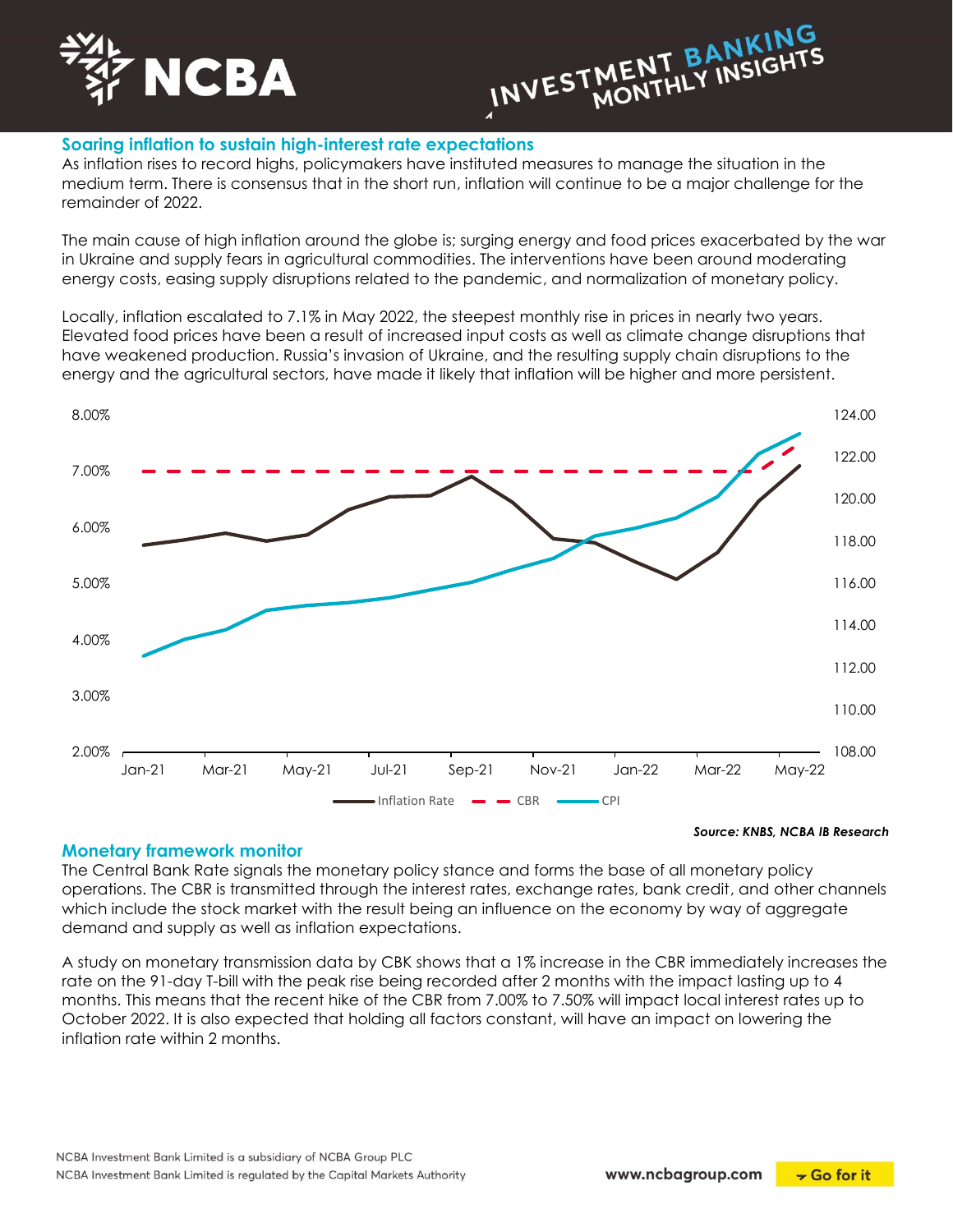



**Local government securities yield curve**



Our recommendation for local currency Kenya bonds is to invest in new short tenor (10 years and below) issues. We expect these tenors to command attractive coupon rates driven by investor sentiment surrounding interest rates. Liquidity conditions will influence how fast interest rates rise, but we are of the view that this will be a secondary theme if the global interest rates rise, persists.

### **The Dollar clings to a record high**

The Kenya shilling lost further ground against the USD, depreciating 0.2% to trade at 117.05 from 116.81 at the close of last week. On a YTD basis, the shilling has depreciated 3.3% against the US dollar. The raise in the CBR is expected to impact the exchange rate, with the latter expected to stabilize within 4 months.



*Source: CBK, NCBA IB Research*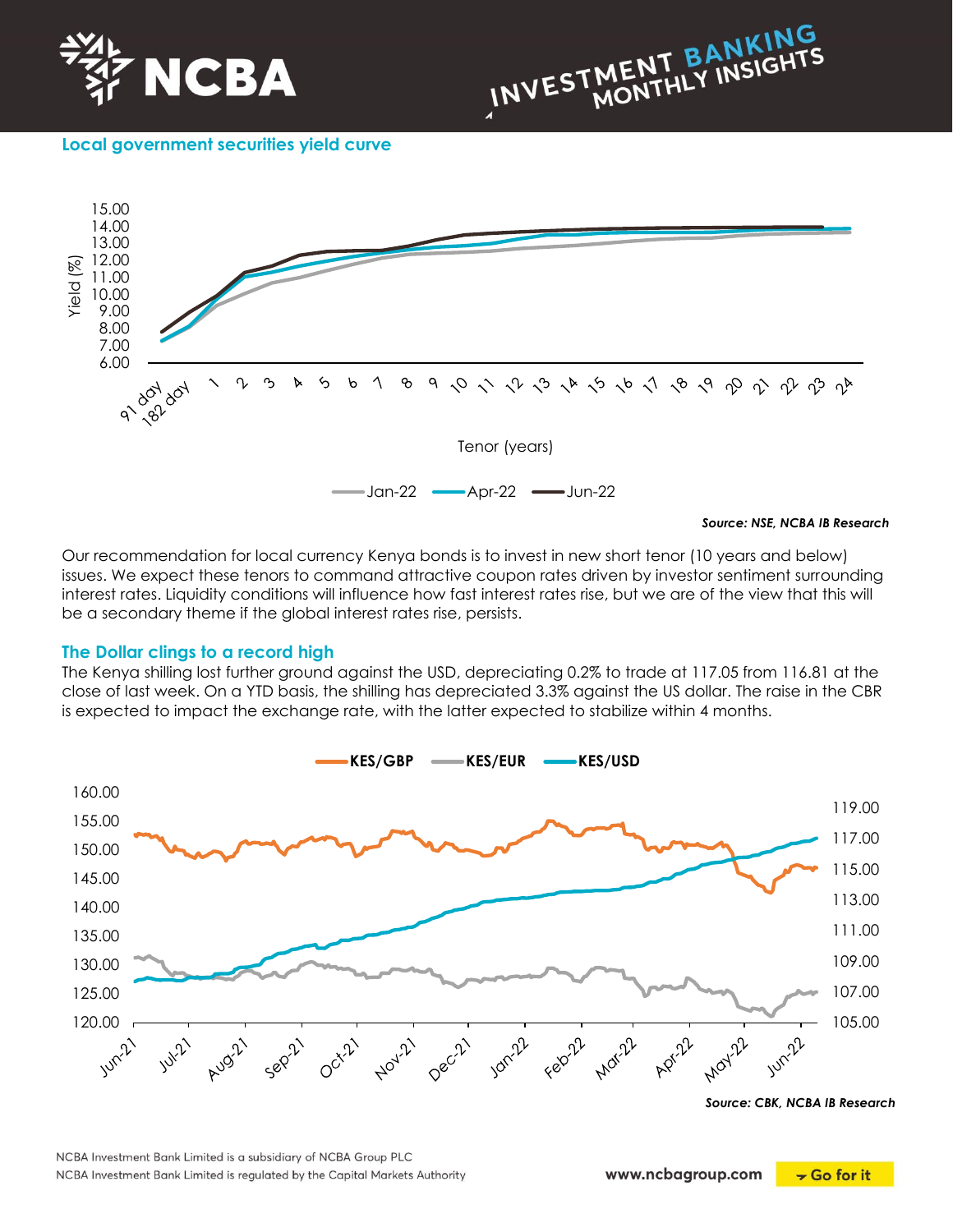



### **Kenya Euro bond performance**

Kenyan Eurobonds are currently trading at huge discounts. This trend is reflected on all non-investment grade Eurobonds. In particular, KENINT24 has depreciated from a yield of 4.3% at the beginning of the year to 12.7% on 10th June 2022.

Our bias is to invest in short-tenor Eurobonds maturing in 5years. We opine that the bonds are less sensitive to volatility compared to long tenor Eurobonds. We are of the view that the current discounts to face value are huge and this offers an attractive entry point.



*Source: Bloomberg, NCBA IB Research*

| <b>Macroeconomic factors</b> |                     |
|------------------------------|---------------------|
| Inflation                    | 7.1%                |
| Policy rate                  | 7.5%                |
| Real GDP                     | 7.5% (FY2021)       |
| Sovereign rating             | B+ negative outlook |
| 3 month T-bill               | 7.93%               |
| 6 month T-bill               | 9.09%               |
| Equity index (NASI)          | 121.60              |
| USD/KES                      | 117.40              |

*We wish you a happy investing week!*